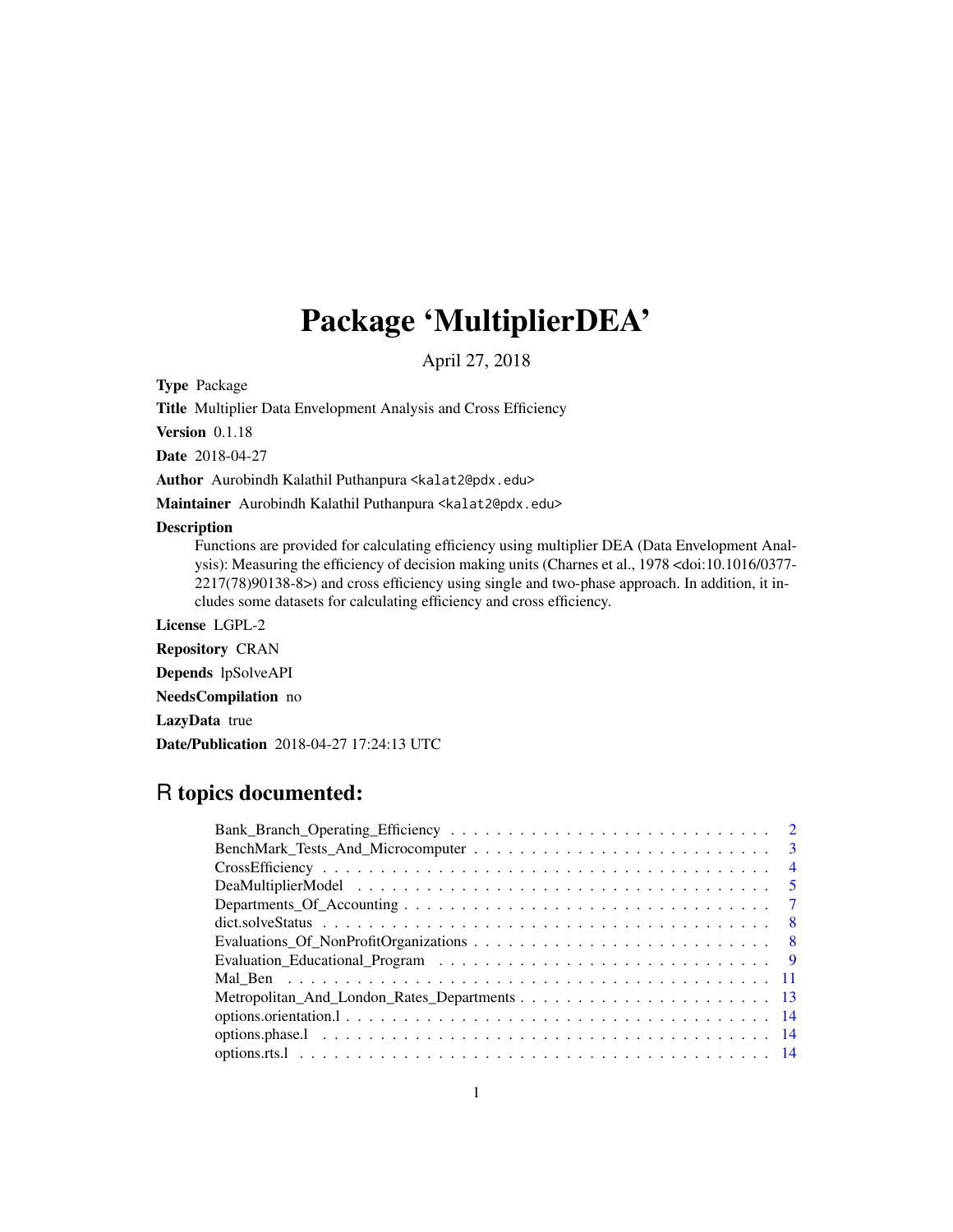#### <span id="page-1-0"></span>**Index** [15](#page-14-0)

Bank\_Branch\_Operating\_Efficiency

*Data: Bank Branch Operating Efficiency data*

# Description

Bank Branch data for Operating Efficiency.

# Usage

Bank\_Branch\_Operating\_Efficiency

#### Format

A data frame containing data for 17 Bank Branches.

Branch\_Code a character vector

PH a numeric vector

OE a numeric vector

SQM a numeric vector

A a numeric vector

B a numeric vector

C a numeric vector

D a numeric vector

# Source

Giokas DI (1991) Bank branck operating efficiency: A comparative application of DEA and the Loglinear model, OMEGA International Journal of Management Science, 19 (6) 549-557.

#### References

Giokas DI (1991) Bank branck operating efficiency: A comparative application of DEA and the Loglinear model, OMEGA International Journal of Management Science, 19 (6) 549-557.

# Examples

```
data(Bank_Branch_Operating_Efficiency)
attach(Bank_Branch_Operating_Efficiency)
x <- data.frame(PH, OE, SQM)
rownames(x) <- Branch_Code
colnames(x) <- colnames(Bank_Branch_Operating_Efficiency)[2:4]
y <- data.frame(A, B, C, D)
rownames(y) <- Branch_Code
colnames(y) <- colnames(Bank_Branch_Operating_Efficiency)[5:8]
```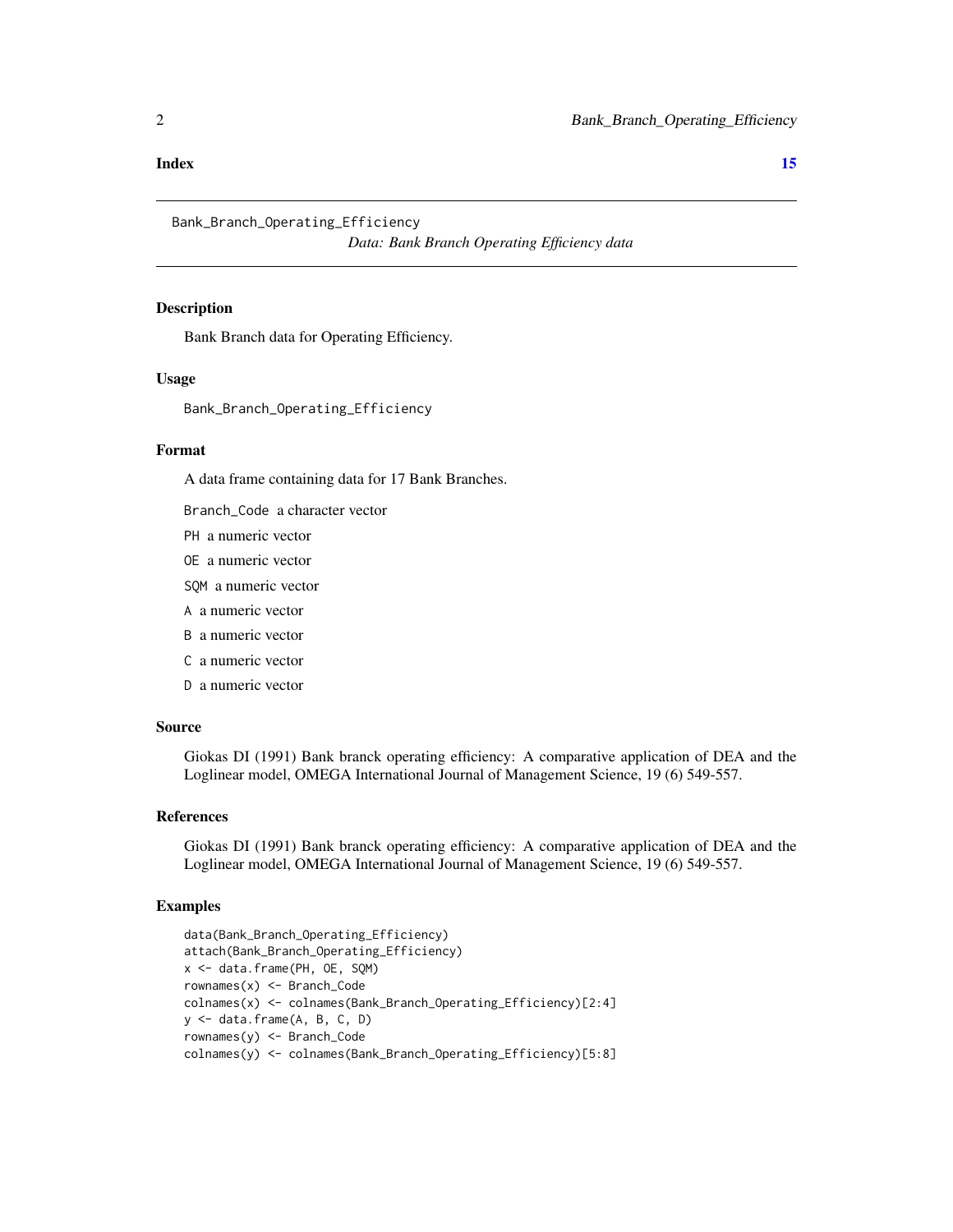```
detach(Bank_Branch_Operating_Efficiency)
# For CRS
result_CRS <- DeaMultiplierModel(x,y,"crs", "input")
# For VRS
result_VRS <- DeaMultiplierModel(x,y,"crs", "input")
```

```
BenchMark_Tests_And_Microcomputer
```
*Data: Relationship between benchmark tests and Microcomputer price data*

#### Description

The Relationship between benchmark tests and Microcomputer price data.

# Usage

BenchMark\_Tests\_And\_Microcomputer

#### Format

A data frame containing data for 22 Microcomputers.

System a character vector

Price a numeric vector

MemorySize a numeric vector

DiskCapacity a numeric vector

- CPU a numeric vector
- IO a numeric vector
- RL1 a numeric vector
- RL2 a numeric vector
- RL3 a numeric vector

#### Source

Sircar S. and Dave D (1986) Tbe relationship between benchmark tests and microcomputer price. Communications of the ACM, 29, 212-217.

#### References

Sircar S. and Dave D (1986) Tbe relationship between benchmark tests and microcomputer price. Communications of the ACM, 29, 212-217.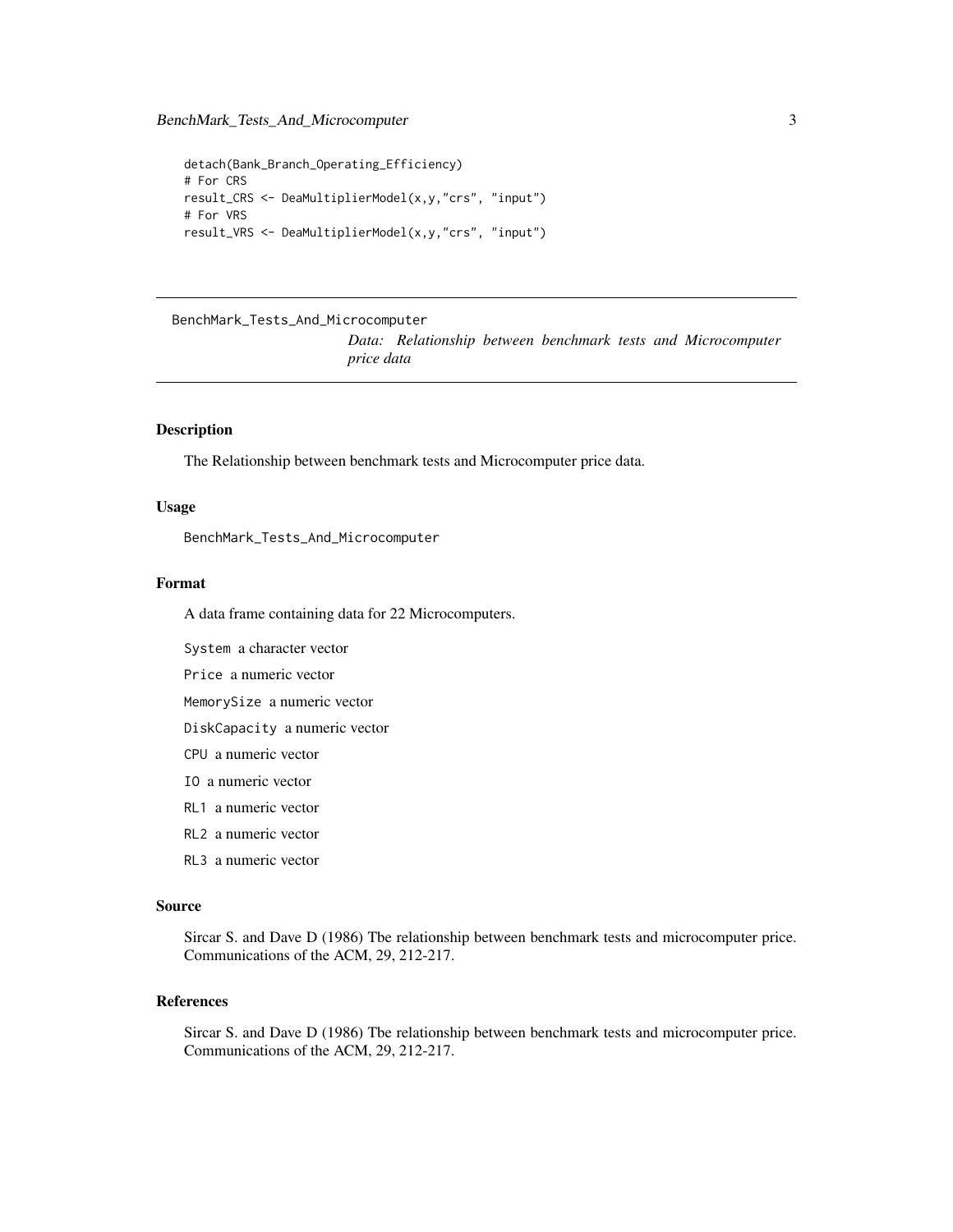# <span id="page-3-0"></span>Examples

data(BenchMark\_Tests\_And\_Microcomputer) attach(BenchMark\_Tests\_And\_Microcomputer)

x <- BenchMark\_Tests\_And\_Microcomputer

detach(BenchMark\_Tests\_And\_Microcomputer)

CrossEfficiency *Cross Efficiency Model*

# Description

Cross Efficiency uses DEA to do peer evaluation of DMUs. Single-phase cross efficiency approach.

# Usage

CrossEfficiency( $x = x$ ,  $y = y$ , rts = "crs", orientation = "input", weightRestriction)

# Arguments

| $\mathsf{x}$      | Inputs or resources used by each decision making unit.                                                                                                                              |
|-------------------|-------------------------------------------------------------------------------------------------------------------------------------------------------------------------------------|
| y                 | Outputs or resources used by each decision making unit.                                                                                                                             |
| rts               | Returns to scale for the application, or industry studied. Note the default rts is<br>crs. vrs Variable returns to scale. crs Constant returns to scale.                            |
| orientation       | Orientation of the DEA model - primary emphasis on input-reduction input or<br>output-augmentation output. Note that unlike the DEA functions, the default is<br>input orientation. |
| weightRestriction |                                                                                                                                                                                     |
|                   | $\mathbf{W}$ . The construction of each constant $\mathbf{Q}$ at each $\mathbf{I}$                                                                                                  |

Weight restriction for the model. Optional parameter.

# Value

The function returns a number of values per DMU.

| Returns the cross efficiency score for the DMU.<br>$$ce_ave$<br>Returns the maximum cross efficiency score for the DMU.<br>$$ceva_max$<br>Returns the minimum cross efficiency score for the DMU.<br>\$ceva_min<br>\$vx<br>Input weights from the model.<br>Output weights from the model.<br>\$uv<br>\$Model Status<br>Returns the status of the LP model. | \$ceva_matrix | Returns the cross efficiency matrix. Row is the Rating DMU and Column is the<br>Rated DMU. |
|-------------------------------------------------------------------------------------------------------------------------------------------------------------------------------------------------------------------------------------------------------------------------------------------------------------------------------------------------------------|---------------|--------------------------------------------------------------------------------------------|
|                                                                                                                                                                                                                                                                                                                                                             |               |                                                                                            |
|                                                                                                                                                                                                                                                                                                                                                             |               |                                                                                            |
|                                                                                                                                                                                                                                                                                                                                                             |               |                                                                                            |
|                                                                                                                                                                                                                                                                                                                                                             |               |                                                                                            |
|                                                                                                                                                                                                                                                                                                                                                             |               |                                                                                            |
|                                                                                                                                                                                                                                                                                                                                                             |               |                                                                                            |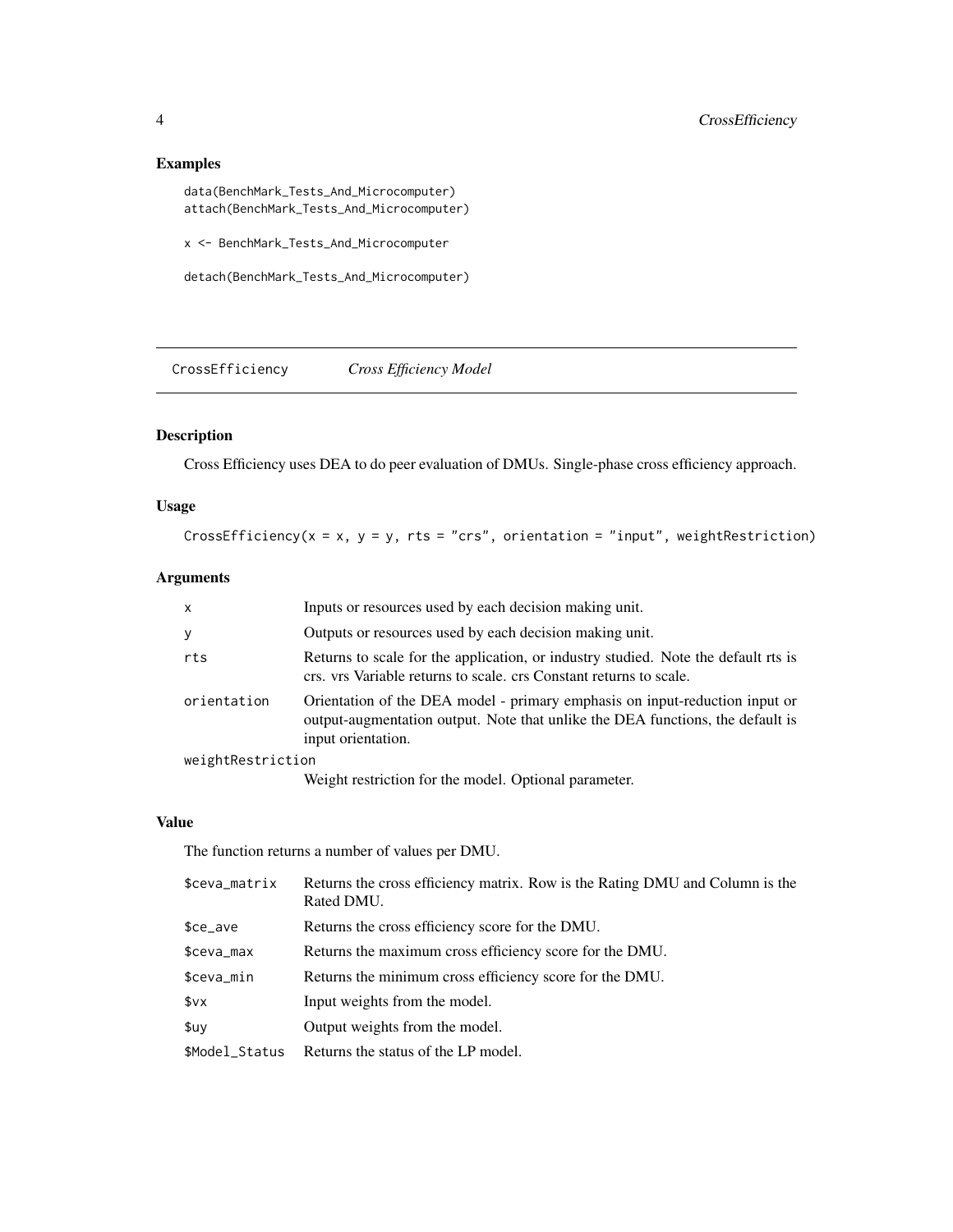# <span id="page-4-0"></span>DeaMultiplierModel 5

# Note

ceva\_matrix - cross-evaluation matrix. ceva\_max - cross-evaluation maximum. ceva\_min - crossevaluation minimum. ce\_ave - cross-efficiency scores.

#### Examples

#Example from Kenneth R. Baker: Optimization Modeling with Spreadsheets, Third Edition,p. 176, #John Wiley and Sons, Inc.

```
dmu <- c("A", "B", "C", "D", "E", "F")
x <- data.frame(c(150,400,320,520,350,320),c(0.2,0.7,1.2,2.0,1.2,0.7))
rownames(x) <- dmu
colnames(x)[1] <- c("StartHours")
colnames(x)[2] <- c("Supplies")
y <- data.frame(c(14,14,42,28,19,14),c(3.5,21,10.5,42,25,15))
rownames(y) <- dmu
colnames(y)[1] <- c("Reimbursed")
colnames(y)[2] <- c("Private")
# Calculate the efficiency score
result <- CrossEfficiency(x,y,"crs", "input")
# Examine the cross efficiency score for DMUs
print(result$ce_ave)
```
DeaMultiplierModel *DEA Multiplier Model*

#### Description

DEA multiplier model calculates the efficieny and reference sets for each DMUs.

#### Usage

DeaMultiplierModel( $x = x$ ,  $y = y$ , rts = "crs", orientation = "input", weightRestriction)

#### **Arguments**

| $\mathsf{x}$      | Inputs or resources used by each decision making unit.                                                                                                                                                          |
|-------------------|-----------------------------------------------------------------------------------------------------------------------------------------------------------------------------------------------------------------|
| У                 | Outputs or resources used by each decision making unit.                                                                                                                                                         |
| rts               | Returns to scale for the application, or industry studied. Note the default rts is<br>crs. vrs Variable returns to scale. crs Constant returns to scale. Available option:<br>crs, vrs                          |
| orientation       | Orientation of the DEA model - primary emphasis on input-reduction or output-<br>augmentation output. Note that unlike the DEA functions, the default is input<br>orientation. Available option: input, output. |
| weightRestriction |                                                                                                                                                                                                                 |
|                   | Weight restriction for the model. Optional parameter.                                                                                                                                                           |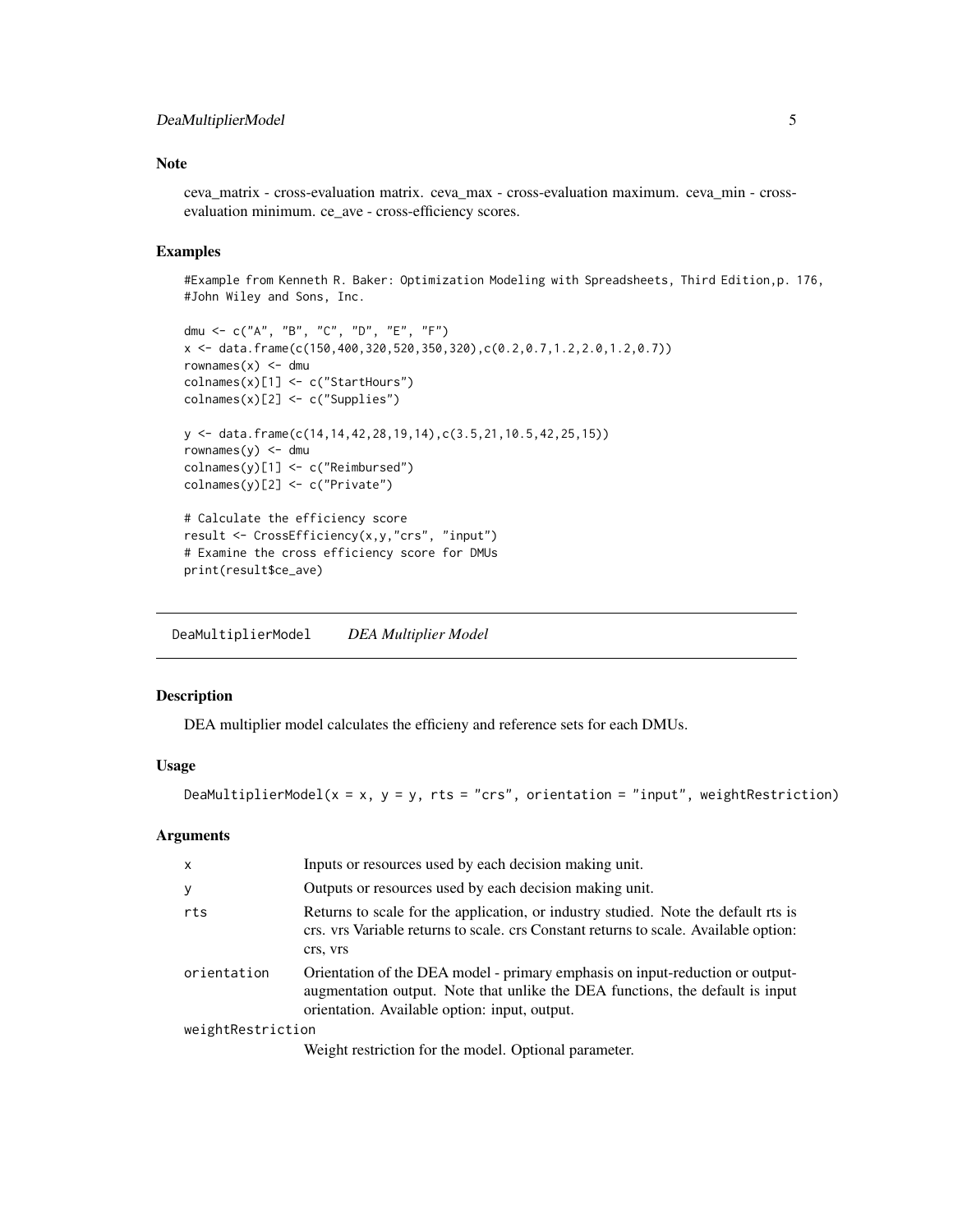# Value

The function returns a number of values per DMU. The standardized efficiency (all inefficiencies are between 0 and 1, for input and output orientation). Efficiency, and lambda values are returned.

| \$rts          | Returns to scale of the model.                                     |
|----------------|--------------------------------------------------------------------|
| \$Orientation  | Orientation of the model.                                          |
| \$InputValues  | Input Values $(x)$ passed to the model.                            |
| \$OutputValues | Output Values (y) passed to the model.                             |
| \$Efficiency   | Efficiency of each DMU in the model.                               |
| \$Lambda       | Lambdas per DMU in the model.                                      |
| \$HCU_Input    | HCU data for inputs.                                               |
| \$HCU_Output   | HCU data for outputs.                                              |
| \$vx           | Input weights from the model.                                      |
| \$uv           | Output weights from the model.                                     |
| \$Free_Weights | Free weights from the model. Applies only to vrs returns-to-scale. |
| \$Model_Status | Returns the status of the LP model.                                |

#### Examples

#Example from Kenneth R. Baker: Optimization Modeling with Spreadsheets, Third Edition,p. 176, #John Wiley and Sons, Inc.

```
dmu <- c("A", "B", "C", "D", "E", "F")
```

```
x <- data.frame(c(150,400,320,520,350,320),c(0.2,0.7,1.2,2.0,1.2,0.7))
rownames(x) <- dmu
colnames(x)[1] <- c("StartHours")
colnames(x)[2] <- c("Supplies")
```

```
y <- data.frame(c(14,14,42,28,19,14),c(3.5,21,10.5,42,25,15))
rownames(y) <- dmu
colnames(y)[1] <- c("Reimbursed")
colnames(y)[2] <- c("Private")
```
#Creating the weight restriction data frame with Upper bound

```
weightRestriction <- data.frame(lower = c(1), numerator = c("Start Hours"),denominator = c("Supplies"), upper = <math>c(2)</math>)
```

```
#Creating the weight restriction data frame without Upper bound
weightRestriction<-data.frame(lower = c(1), numerator = c("StartHours"),
denominator = c("Supplies"))
```

```
#Creating the weight restriction data frame with Upper bound and Na, Inf or NaN
weightRestriction <- data.frame(lower = c(1,2), numerator = c("StartHours","Reimbursed"),
denominator = c("Supplies", "Private"), upper = c(2,Inf))
```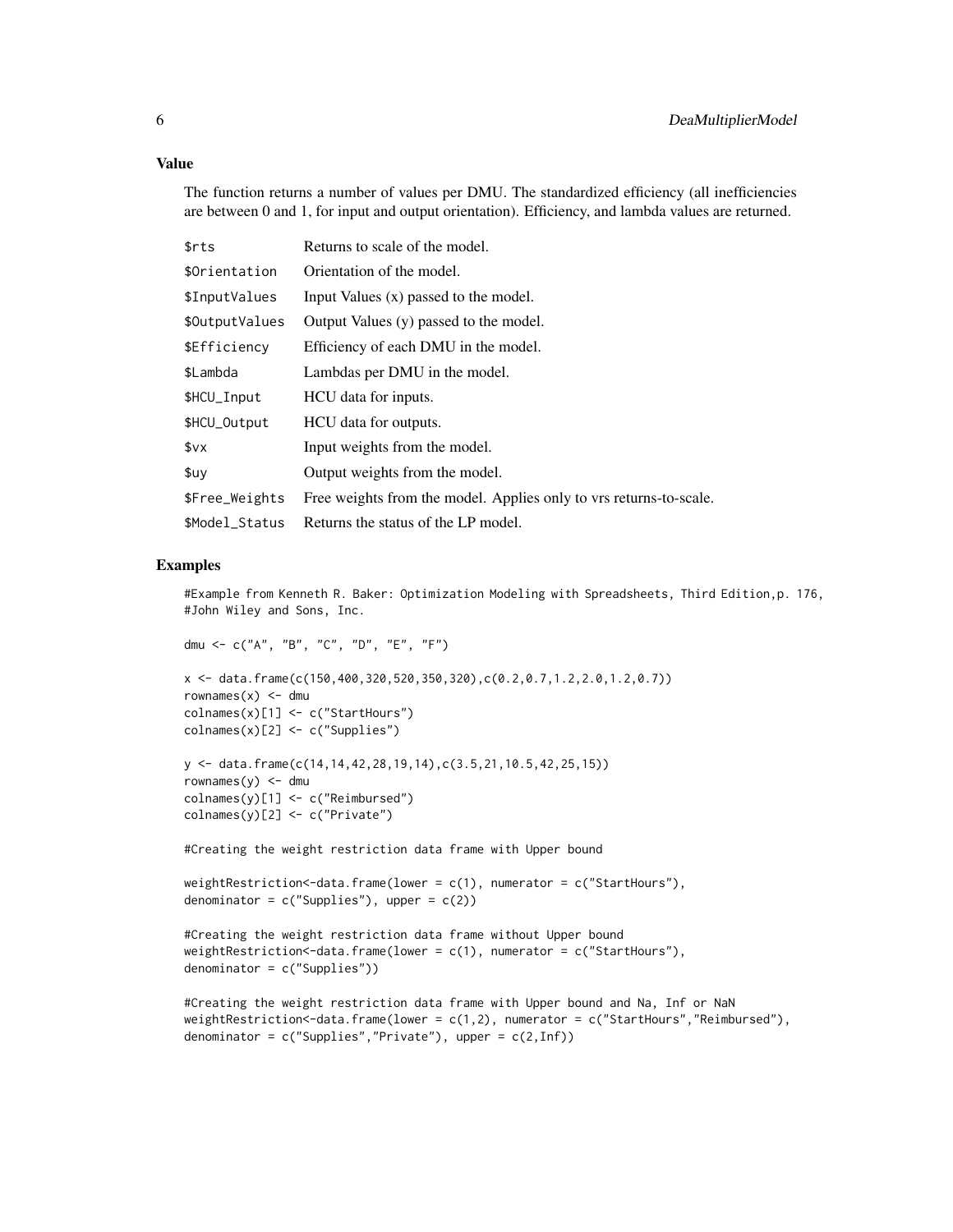# <span id="page-6-0"></span>Departments\_Of\_Accounting 7

```
# Calculate the efficiency score without weight Restriction
result <- DeaMultiplierModel(x,y,"crs", "input")
# Examine the efficiency score for DMUs
print(result$Efficiency)
```

```
# Calculate the efficiency score with weight Restriction
result <- DeaMultiplierModel(x,y,"crs", "input", weightRestriction)
# Examine the efficiency score for DMUs
print(result$Efficiency)
```
Departments\_Of\_Accounting

*Data: UK University Departments Of Accounting Efficiency data.*

#### Description

Evaluation the Efficiency of UK University Departments Of Accounting Efficiency.

#### Usage

Departments\_Of\_Accounting

# Format

A data frame containing data for 20 UK University Departments Of Accounting.

Departments a numeric vector Undergraduates a numeric vector Research a numeric vector Taught a numeric vector Res.Co a numeric vector OtherRes a numeric vector OtherIncome a numeric vector Publications a numeric vector AcademicStaff a numeric vector Salaries a numeric vector OtherExp a numeric vector

# Source

Tomkins C and Green RH (1988) An experiment in the use of data envelopment analysis for evaluating the efficiency of UK university departments of accounting. Financial Accounting and Management, 4, 147-164.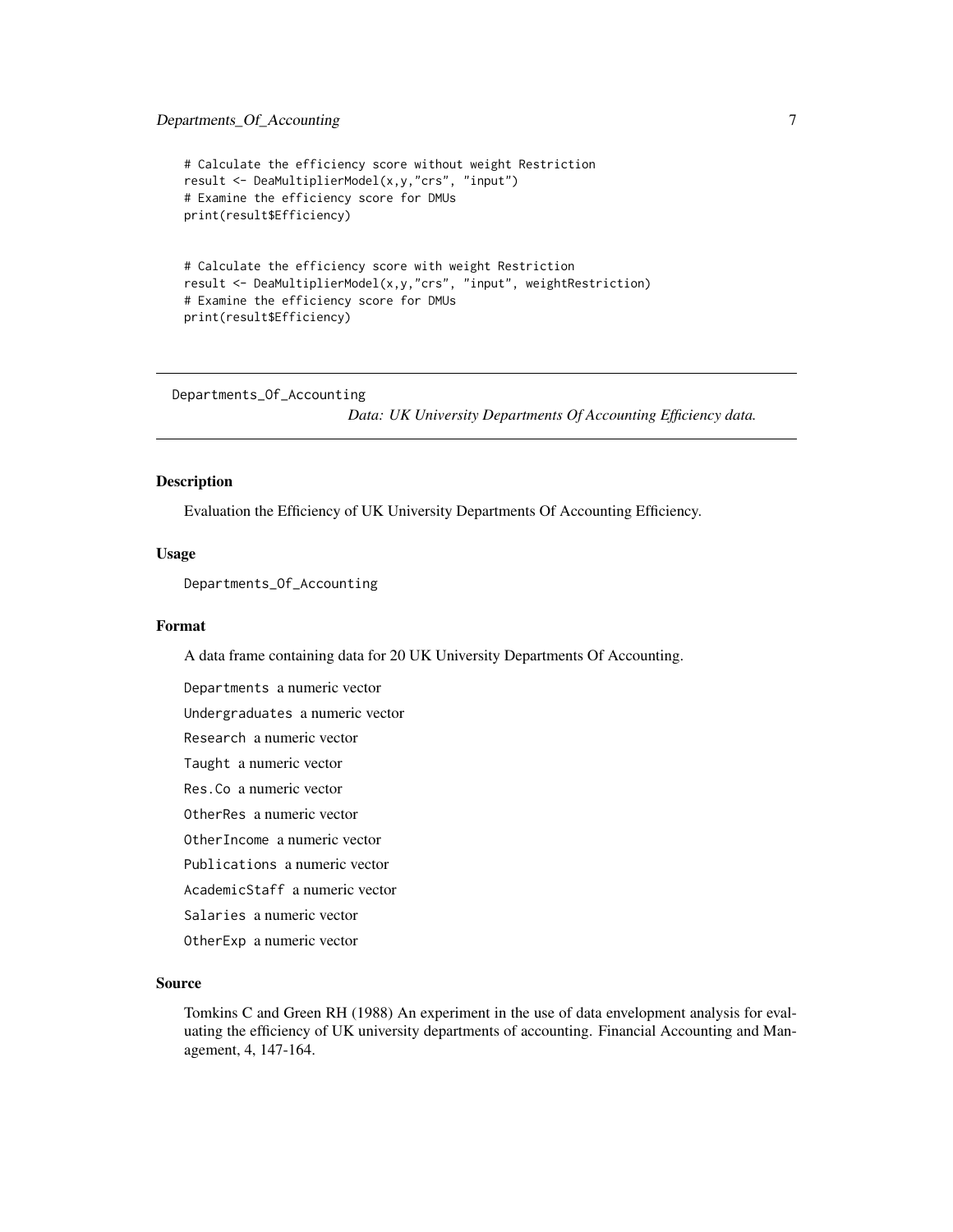# <span id="page-7-0"></span>References

Tomkins C and Green RH (1988) An experiment in the use of data envelopment analysis for evaluating the efficiency of UK university departments of accounting. Financial Accounting and Management, 4, 147-164.

#### Examples

```
data(Departments_Of_Accounting)
attach(Departments_Of_Accounting)
x <- data.frame(AcademicStaff)
rownames(x) <- Departments
colnames(x) <- colnames(Departments_Of_Accounting)[9]
y <- data.frame(Undergraduates, Research, Taught,(Res.Co + OtherRes + OtherIncome))
rownames(y) <- Departments
colnames(y)[1] <- colnames(Departments_Of_Accounting)[2]
colnames(y)[2] <- colnames(Departments_Of_Accounting)[3]
colnames(y)[3] <- colnames(Departments_Of_Accounting)[4]
colnames(y)[4] <- c("Total_Income")
detach(Departments_Of_Accounting)
```

```
result <- DeaMultiplierModel(x,y,"crs", "input")
```
dict.solveStatus *Provides the solver status codes.*

# Description

Provides the solver status codes and description.

# Examples

#List status codes and description.

dict.solveStatus

Evaluations\_Of\_NonProfitOrganizations *Data: Evaluation of Non-Profit organizations data*

# Description

Evaluation of Non-Profit organizations efficiency.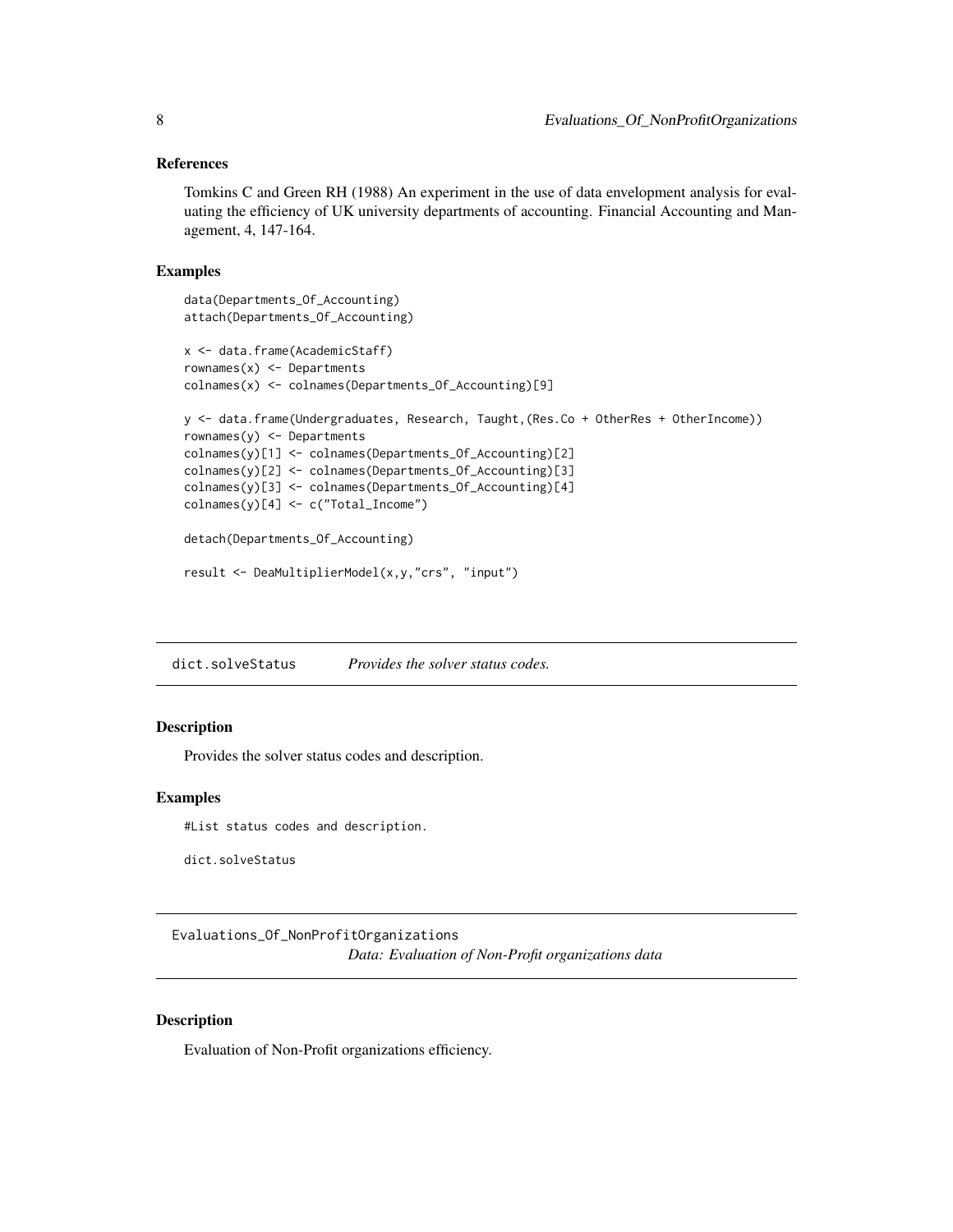## <span id="page-8-0"></span>Usage

Evaluations\_Of\_NonProfitOrganizations

#### Format

A data frame containing data for 16 Non-Profit organizations.

Hospital a numeric vector H0 a numeric vector PercentOccupancy a numeric vector RevenuePerDay a numeric vector A/RTurnover a numeric vector CostPerDay a numeric vector LengthOfStay a numeric vector

# Source

Greenberg R and Nunamaker T (1987) A generalized multiple criteria model for control and evaluation of nonprofit organizations. Financial Accountability and Management, 3 (4), 331-342.

# References

Greenberg R and Nunamaker T (1987) A generalized multiple criteria model for control and evaluation of nonprofit organizations. Financial Accountability and Management, 3 (4), 331-342.

# Examples

data(Evaluations\_Of\_NonProfitOrganizations) attach(Evaluations\_Of\_NonProfitOrganizations)

x <- Evaluations\_Of\_NonProfitOrganizations

detach(Evaluations\_Of\_NonProfitOrganizations)

Evaluation\_Educational\_Program *Data: Educational program data*

# Description

Evaluation of Educational program.

#### Usage

Evaluation\_Educational\_Program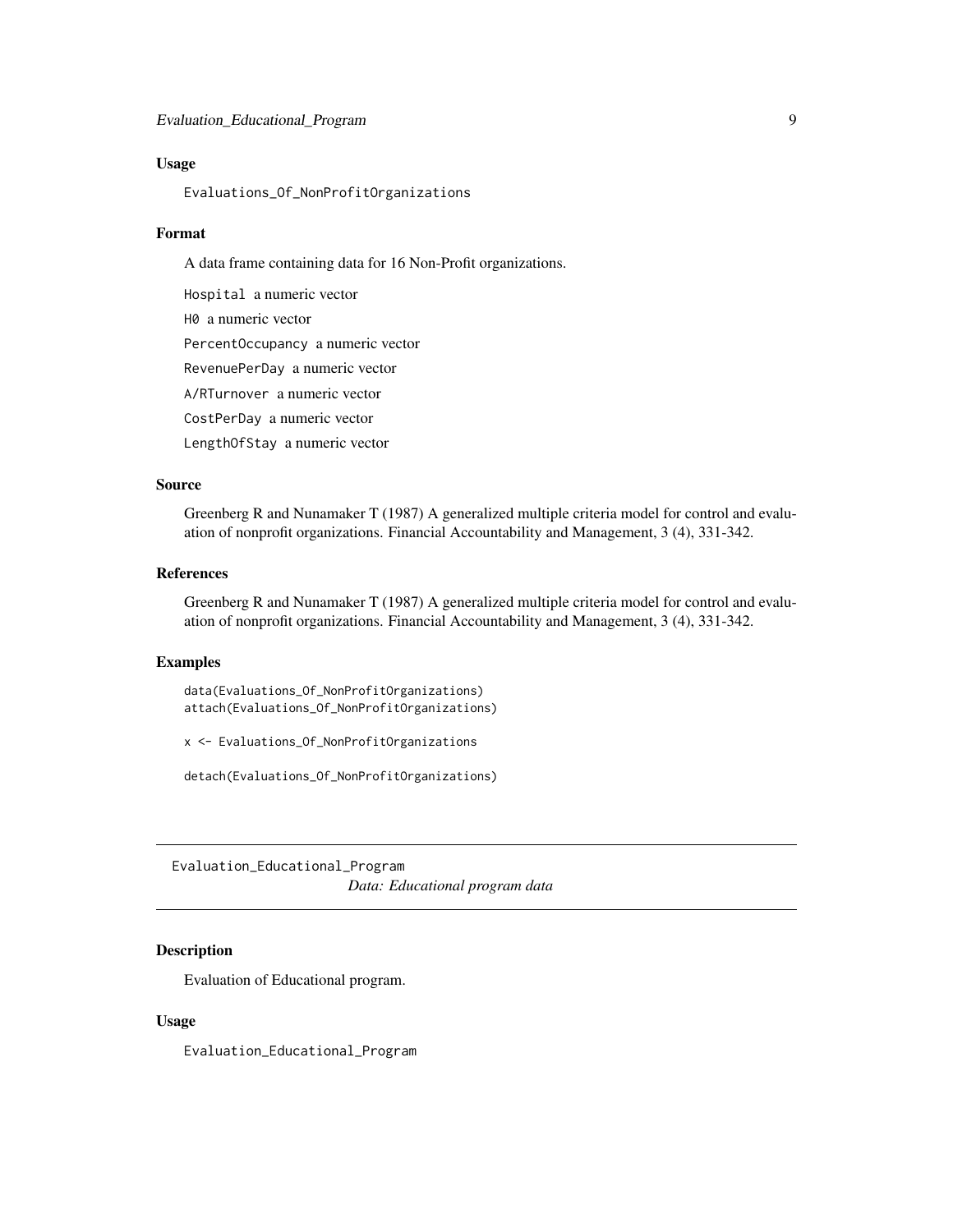# Format

A data frame containing data for 22 educational programs.

Program a numeric vector CCR\_EFF a numeric vector Revenue\_Generated a numeric vector Student\_Employed a numeric vector Employer\_Satisfaction a numeric vector Contact\_Hours a numeric vector Number\_of\_FTE\_Staff a numeric vector Facility\_Allocation a numeric vector Expenditures a numeric vector

# Source

Bessent A, Bessent W, Cbames A, Cooper WW and Thorgood N (1983) Evaluation of educational program proposals by means of data envelopment analysis. Educational Administrative Quarterly, 19, 82-107.

#### References

Bessent A, Bessent W, Cbames A, Cooper WW and Thorgood N (1983) Evaluation of educational program proposals by means of data envelopment analysis. Educational Administrative Quarterly, 19, 82-107.

# Examples

```
data(Evaluation_Educational_Program)
attach(Evaluation_Educational_Program)
```

```
x <- data.frame(Contact_Hours, Number_of_FTE_Staff, Facility_Allocation, Expenditures)
rownames(x) <- Program
colnames(x) <- colnames(Evaluation_Educational_Program)[6:9]
```

```
y <- data.frame(Revenue_Generated, Student_Employed, Employer_Satisfaction)
rownames(y) <- Program
colnames(y) <- colnames(Evaluation_Educational_Program)[3:5]
```

```
detach(Evaluation_Educational_Program)
```

```
result <- DeaMultiplierModel(x,y,"crs", "input")
```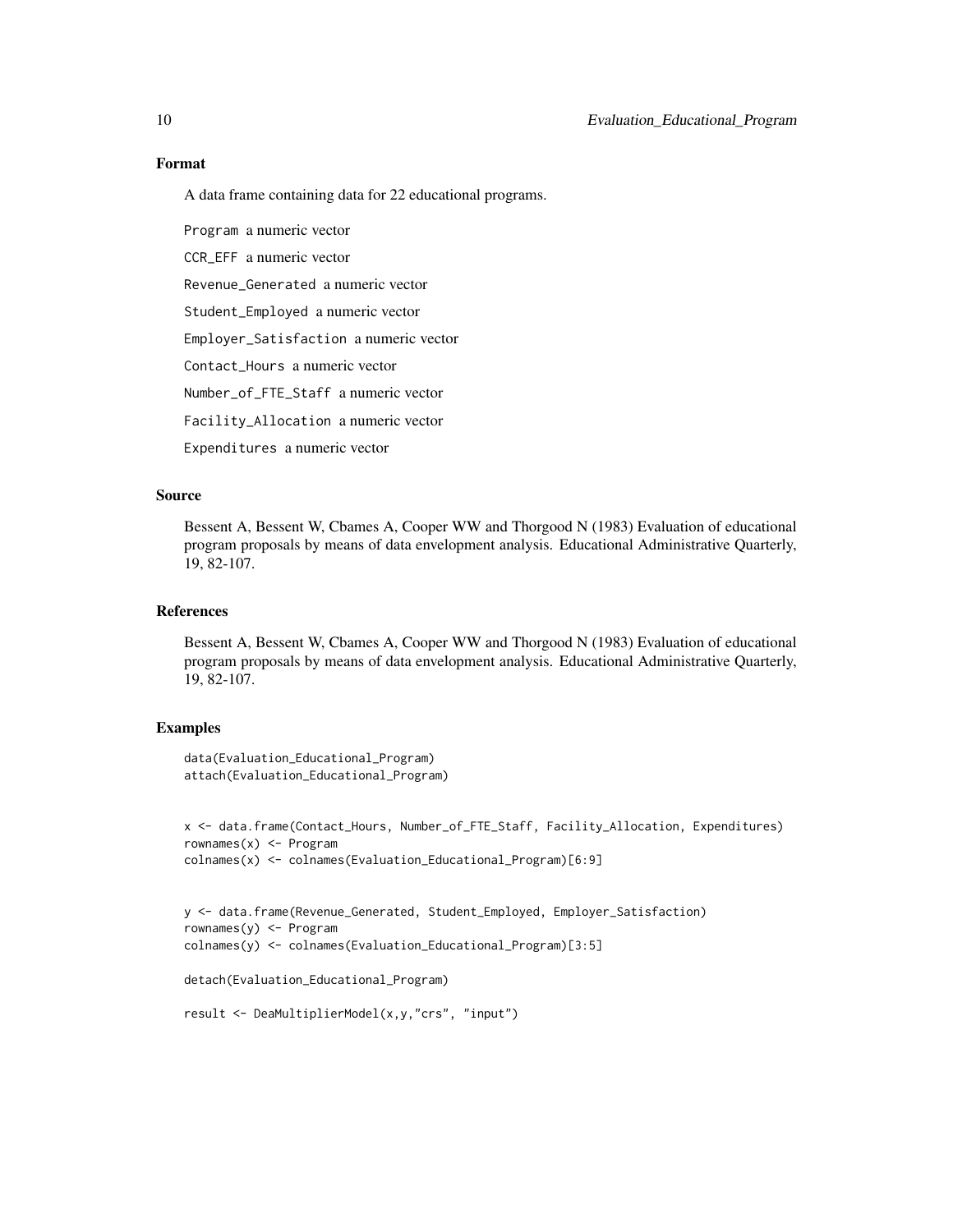<span id="page-10-0"></span>

# Description

Two-Phase Cross efficiency approach.

# Usage

```
Mal_Ben(x = x, y = y, rts ="crs", orientation = "input", phase = "mal",
weightRestriction, include = TRUE)
```
# Arguments

| X                 | Inputs or resources used by each decision making unit.                                                                                                                                                               |
|-------------------|----------------------------------------------------------------------------------------------------------------------------------------------------------------------------------------------------------------------|
| У                 | Outputs or resources used by each decision making unit.                                                                                                                                                              |
| rts               | Returns to scale for the application, or industry studied. Note the default rts is<br>crs. vrs Variable returns to scale. crs Constant returns to scale. Available option:<br>crs, vrs.                              |
| orientation       | Orientation of the DEA model - primary emphasis on input-reduction input or<br>output-augmentation output. Note that unlike the DEA functions, the default is<br>input orientation. Available option: input, output. |
| weightRestriction |                                                                                                                                                                                                                      |
|                   | Weight restriction for the model. Optional parameter.                                                                                                                                                                |
| phase             | Second phase of the model. Malevolent or Benevolent. Note the default is<br>mal. Available option: mal, ben.                                                                                                         |
| include           | In the second phase include evaluating DMU in the calculation. Default is<br>TRUE. Available option: TRUE, FALSE.                                                                                                    |

# Value

The function returns a number of values per DMU. The standardized efficiency (all inefficiencies are between 0 and 1, for input and output orientation) Efficiency, and the lambda values, lambda, are returned.

| \$rts               | Returns to scale of the model.                    |
|---------------------|---------------------------------------------------|
| \$Orientation       | Orientation of the model.                         |
| \$InputValues       | Input Values $(x)$ passed to the model.           |
| \$OutputValues      | Output Values (y) passed to the model.            |
| \$Phase1_Efficiency |                                                   |
|                     | Efficiency of each DMU in the model from Phase 1. |
| \$Phase1_Lambda     |                                                   |
|                     | Lambdas per DMU in the model from Phase 1.        |
| \$Phase1_vx         | Input weights from the model from Phase 1.        |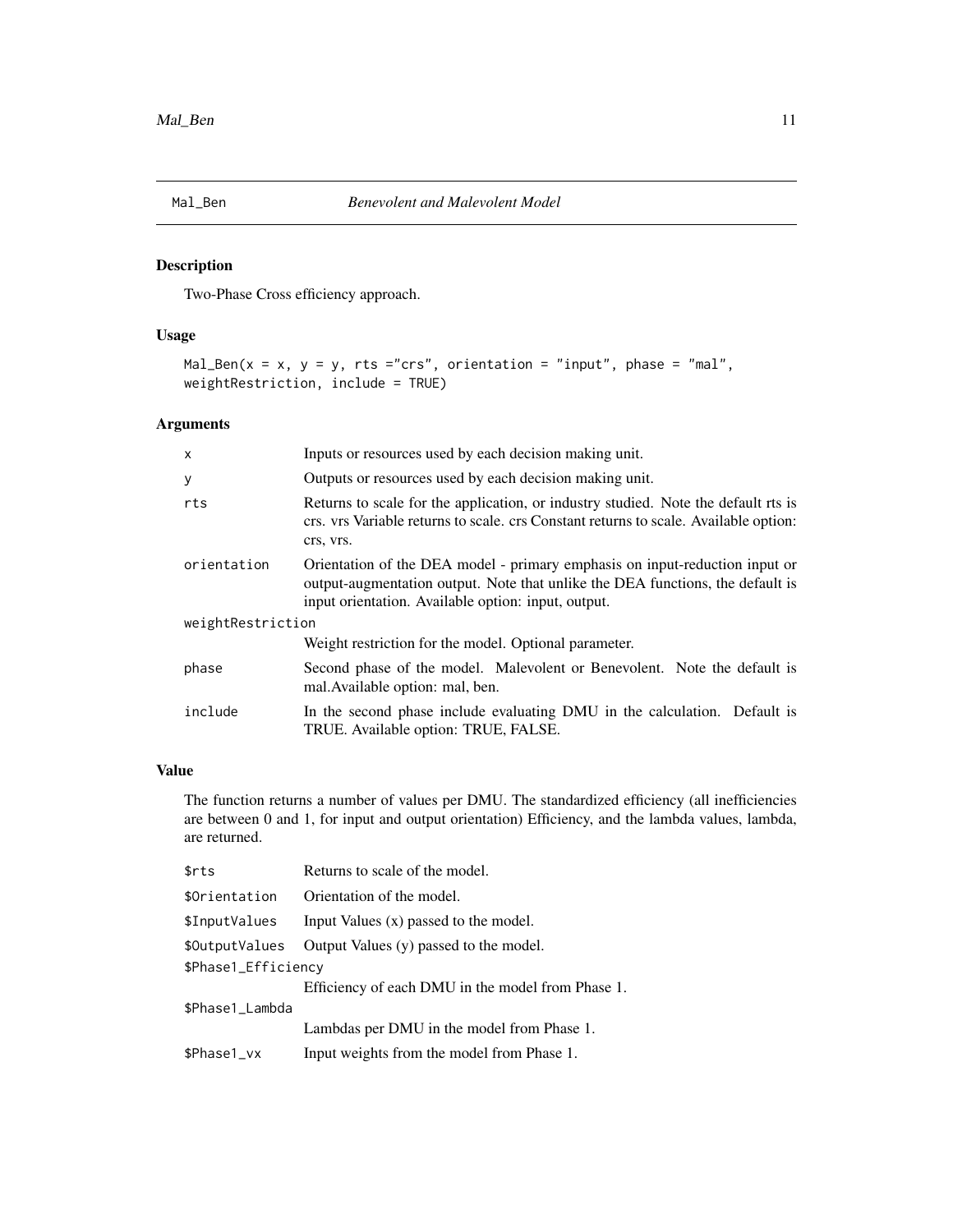| \$Phase1_uy           | Output weights from the model from Phase 1.                                                |  |
|-----------------------|--------------------------------------------------------------------------------------------|--|
| \$Phase1_Free_Weights |                                                                                            |  |
|                       | Free weights from the model from Phase 1. Applies only to vrs returns-to-scale.            |  |
| \$Phase1_Model_Status |                                                                                            |  |
|                       | Returns the status of the phase two LP model.                                              |  |
| \$Phase2_Efficiency   |                                                                                            |  |
|                       | Efficiency of each DMU in the model from Phase 2.                                          |  |
| \$Phase2_Lambda       |                                                                                            |  |
|                       | Lambdas per DMU in the model from Phase 2.                                                 |  |
| \$Phase2_vx           | Input weights from the model from Phase 2.                                                 |  |
| \$Phase2_uy           | Output weights from the model from Phase 2.                                                |  |
| \$Phase2_Free_weights |                                                                                            |  |
|                       | Free weights from the model from Phase 2. Applies only to vrs returns-to-scale.            |  |
| \$Phase2_Model_Status |                                                                                            |  |
|                       | Returns the status of the phase two LP model.                                              |  |
| \$ceva_matrix         | Returns the cross efficiency matrix. Row is the Rating DMU and Column is the<br>Rated DMU. |  |
| \$ce_ave              | Returns the cross efficiency score for the DMU.                                            |  |
| \$ceva_max            | Returns the maximum cross efficiency score for the DMU.                                    |  |
| \$ceva_min            | Returns the minimum cross efficiency score for the DMU.                                    |  |

#### Note

ceva\_matrix - cross-evaluation matrix. ceva\_max - cross-evaluation maximum. ceva\_min - crossevaluation minimum. ce\_ave - cross-efficiency scores.

# Examples

#Example from Kenneth R. Baker: Optimization Modeling with Spreadsheets, Third Edition,p. 176, #John Wiley and Sons, Inc.

```
dmu <- c("A", "B", "C", "D", "E", "F")
x \le - data.frame(c(150,400,320,520,350,320),c(0.2,0.7,1.2,2.0,1.2,0.7))
rownames(x) <- dmu
colnames(x)[1] <- c("StartHours")
colnames(x)[2] <- c("Supplies")
y <- data.frame(c(14,14,42,28,19,14),c(3.5,21,10.5,42,25,15))
rownames(y) <- dmu
colnames(y)[1] <- c("Reimbursed")
colnames(y)[2] <- c("Private")
# Calculate the efficiency score
result <- Mal_Ben(x, y, rts = "crs", orientation = "input",phase = "mal", include = TRUE)
# Examine the cross efficiency score for DMUs
print(result$ce_ave)
```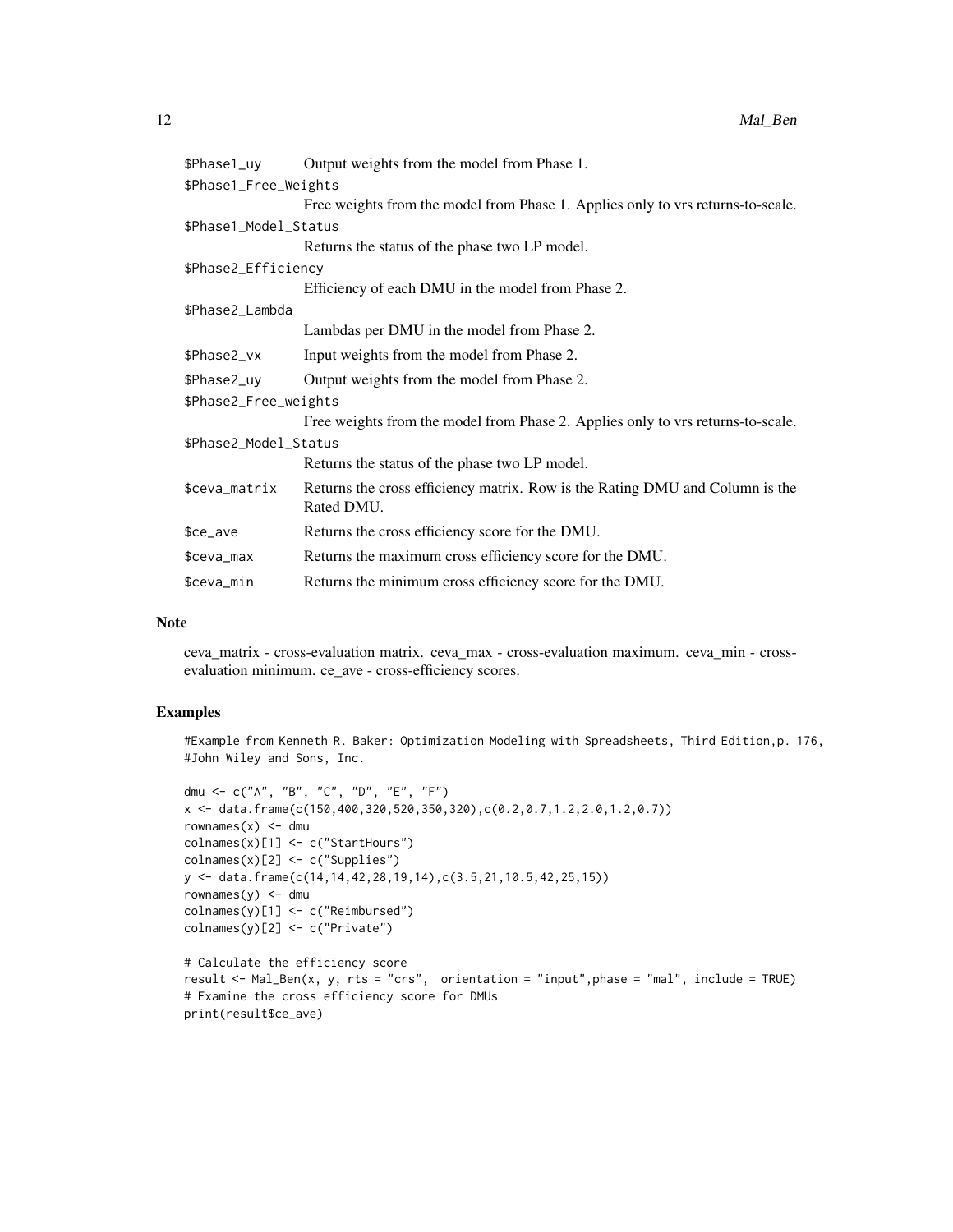<span id="page-12-0"></span>Metropolitan\_And\_London\_Rates\_Departments *Data: Metropolitan and London rates departments data*

#### Description

Relative Efficiency Metropolitan and London rates departments.

# Usage

Metropolitan\_And\_London\_Rates\_Departments

#### Format

A data frame containing data for 62 rates department authority.

Authority a character vector

TotalCost a numeric vector

Non-cnl a numeric vector

Rate a numeric vector

Summons a numeric vector

NPV a numeric vector

# Source

Dyson RG and Thanassoulis E (1988) Reducing weight flexibility in Data Envelopment Analysis, Journal of the Operational Research Society, 39 (6), 563-576.

#### References

Dyson RG and Thanassoulis E (1988) Reducing weight flexibility in Data Envelopment Analysis, Journal of the Operational Research Society, 39 (6), 563-576.

# Examples

```
data(Metropolitan_And_London_Rates_Departments)
attach(Metropolitan_And_London_Rates_Departments)
```

```
x <- data.frame(TotalCost)
rownames(x) \leq Authority
colnames(x) <- colnames(Metropolitan_And_London_Rates_Departments)[2]
y <- data.frame(`Non-cnl`, Rate, Summons, NPV)
```

```
rownames(y) \leq Authority
colnames(y) <- colnames(Metropolitan_And_London_Rates_Departments)[3:6]
```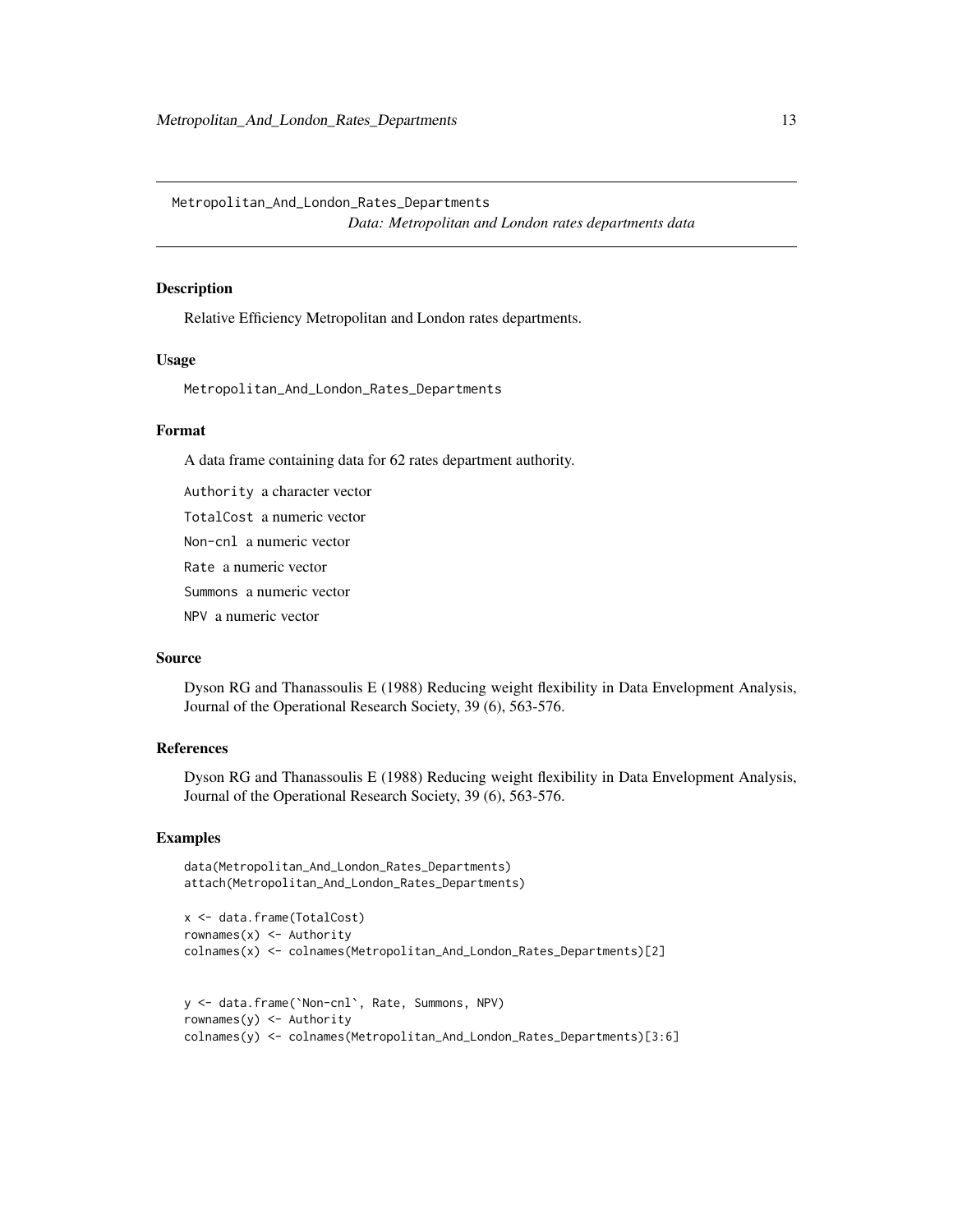```
detach(Metropolitan_And_London_Rates_Departments)
```

```
result <- DeaMultiplierModel(x,y,"crs", "input")
```
options.orientation.l *Provides the orientation option.*

# Description

Provides the orientation option values.

# Examples

# List the orientation option used as arguments.

options.orientation.l

options.phase.l *Provides the second phase options.*

# Description

Provides the second phase options available for Mal\_Ben function.

# Examples

# List the phase option used as arguments.

options.phase.l

options.rts.l *Provides the rts (returns to scale) option.*

# Description

Provides the rts (returns to scale) option values.

# Examples

# List the returns to scale option used as arguments.

options.rts.l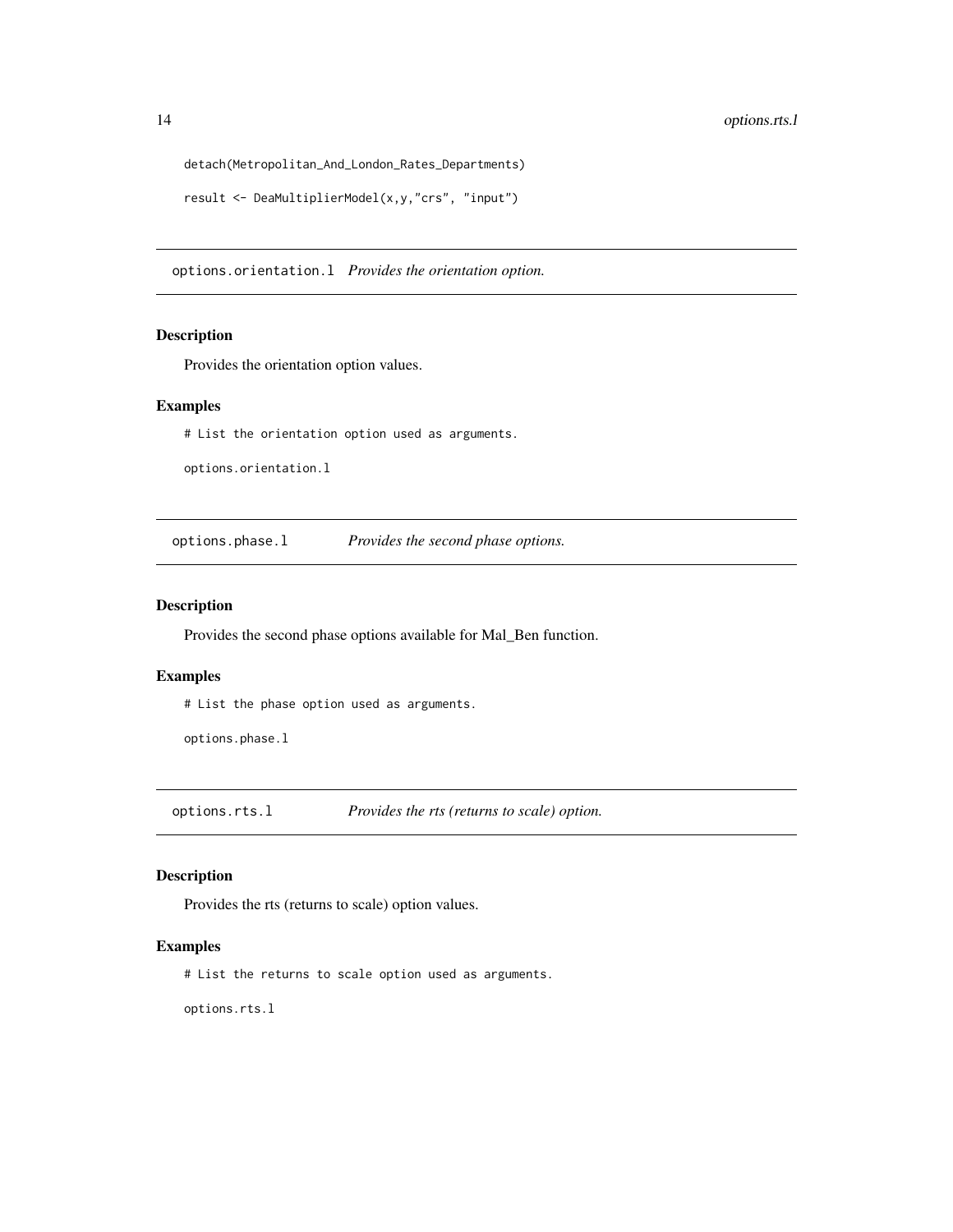# <span id="page-14-0"></span>**Index**

∗Topic Assurance Region CrossEfficiency, [4](#page-3-0) DeaMultiplierModel, [5](#page-4-0) dict.solveStatus, [8](#page-7-0) Mal Ben, [11](#page-10-0) options.orientation.l, [14](#page-13-0) options.phase.l, [14](#page-13-0) options.rts.l, [14](#page-13-0) ∗Topic Benevolent CrossEfficiency, [4](#page-3-0) DeaMultiplierModel, [5](#page-4-0) dict.solveStatus, [8](#page-7-0) Mal Ben. [11](#page-10-0) options.orientation.l, [14](#page-13-0) options.phase.l, [14](#page-13-0) options.rts.l, [14](#page-13-0) ∗Topic Cross Efficiency CrossEfficiency, [4](#page-3-0) DeaMultiplierModel, [5](#page-4-0) dict.solveStatus, [8](#page-7-0) Mal\_Ben, [11](#page-10-0) options.orientation.l, [14](#page-13-0) options.phase.l, [14](#page-13-0) options.rts.l, [14](#page-13-0) ∗Topic DEA CrossEfficiency, [4](#page-3-0) DeaMultiplierModel, [5](#page-4-0) dict.solveStatus, [8](#page-7-0) Mal Ben. [11](#page-10-0) options.orientation.l, [14](#page-13-0) options.phase.l, [14](#page-13-0) options.rts.l, [14](#page-13-0) ∗Topic Malevolent CrossEfficiency, [4](#page-3-0) DeaMultiplierModel, [5](#page-4-0) dict.solveStatus, [8](#page-7-0) Mal Ben, [11](#page-10-0) options.orientation.l, [14](#page-13-0) options.phase.l, [14](#page-13-0)

options.rts.l, [14](#page-13-0) ∗Topic Multiplier DEA Model CrossEfficiency, [4](#page-3-0) DeaMultiplierModel, [5](#page-4-0) dict.solveStatus, [8](#page-7-0) Mal\_Ben, [11](#page-10-0) options.orientation.l, [14](#page-13-0) options.phase.l, [14](#page-13-0) options.rts.l, [14](#page-13-0) ∗Topic Single-Phase Approach CrossEfficiency, [4](#page-3-0) DeaMultiplierModel, [5](#page-4-0) dict.solveStatus, [8](#page-7-0) Mal\_Ben, [11](#page-10-0) options.orientation.l, [14](#page-13-0) options.phase.l, [14](#page-13-0) options.rts.l, [14](#page-13-0) ∗Topic Two-Phase Approach CrossEfficiency, [4](#page-3-0) DeaMultiplierModel, [5](#page-4-0) dict.solveStatus, [8](#page-7-0) Mal Ben. [11](#page-10-0) options.orientation.l, [14](#page-13-0) options.phase.l, [14](#page-13-0) options.rts.l, [14](#page-13-0) ∗Topic Weight restrictions CrossEfficiency, [4](#page-3-0) DeaMultiplierModel, [5](#page-4-0) dict.solveStatus, [8](#page-7-0) Mal\_Ben, [11](#page-10-0) options.orientation.l, [14](#page-13-0) options.phase.l, [14](#page-13-0) options.rts.l, [14](#page-13-0) ∗Topic datasets Bank\_Branch\_Operating\_Efficiency,  $\overline{2}$  $\overline{2}$  $\overline{2}$ BenchMark\_Tests\_And\_Microcomputer, [3](#page-2-0) Departments\_Of\_Accounting, [7](#page-6-0)